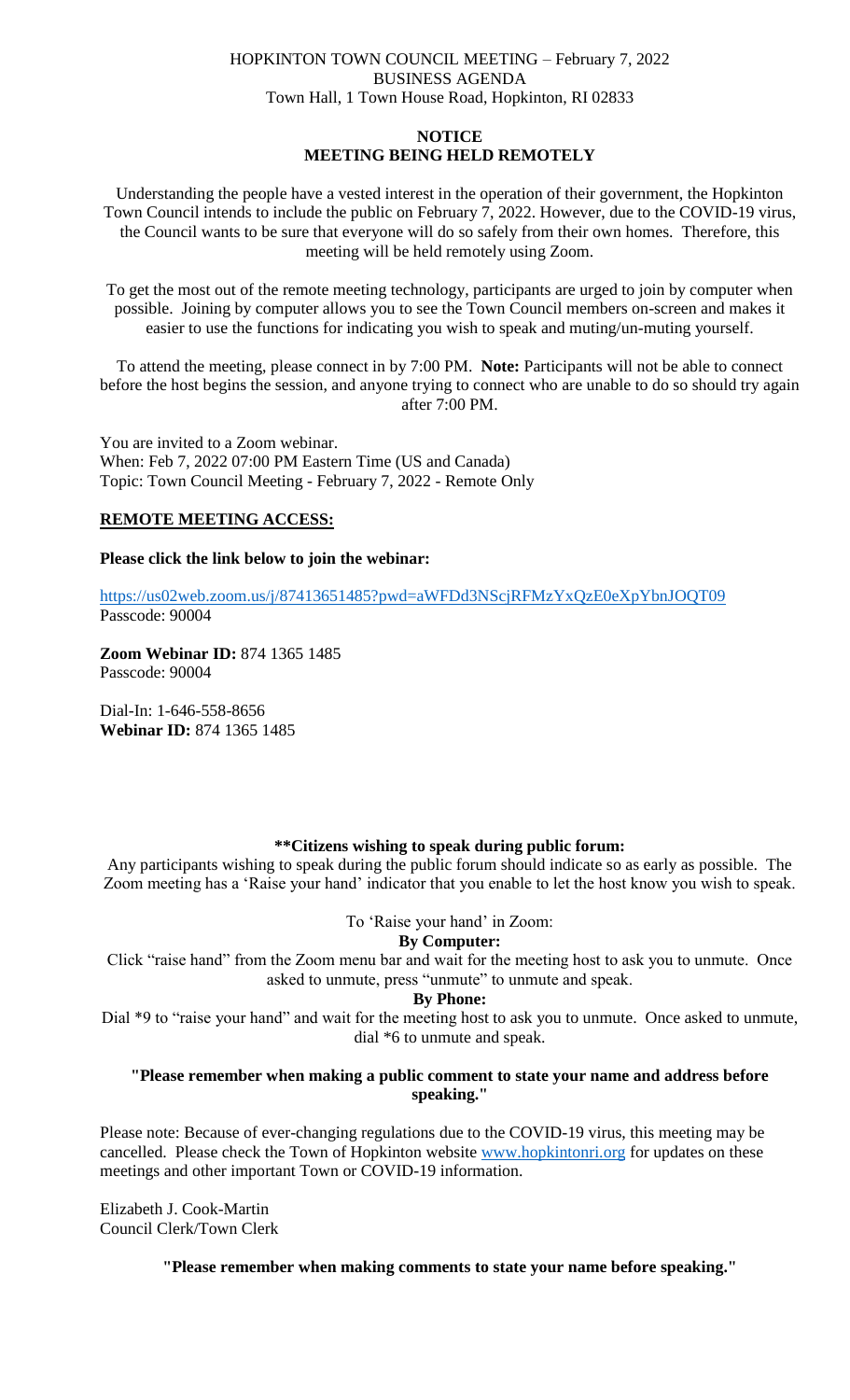- **6:00 P.M.** Recess to Executive Session under:
	- 1. RIGL sec. 42-46-5(a)(1): Boards & Commissions: Communications Committee Interview.

Reconvene in Open Session.

Statement by the Council President that no votes were taken in Executive Session.

Consider and vote on Motion to Seal the minutes of the Executive Session.

- **6:15 P.M.** Workshop Continue review/discussion of draft Town Council Bylaws.
- **7:00 P.M.** Call to Order Moment of silent meditation and a salute to the Flag.

#### **CONSENT AGENDA**

Approve Town Council Meeting & Workshop Minutes of January 18, 2022; Approve abatement due to software double billing error on real property 2021 tax roll submitted by the Tax Assessor.

#### **MOTION TO APPROVE CONSENT AGENDA**

#### **TOWN MANAGER REPORT**

- New street light installations on Edgewood Avenue and Oak Street.
- Employment Update.
- Covid Test Kit Distribution Events.
- RI Rebounds Small Business Grant Program

#### **OLD BUSINESS**

1. Discuss, consider and possibly vote to revise Communications Committee charge – requested by Councilor Marvel.

## **NEW BUSINESS**

- 1. Award bid re: 2022 Full Reappraisal and Revaluation.
- 2. Discuss, consider and vote to adopt three Resolutions and authorize the Hopkinton Police Chief to enter into three non-reciprocal, non-emergency aid Agreements between the Towns of Hopkinton/Richmond, Hopkinton/Charlestown and Hopkinton/Westerly. See attached.

## **BOARDS & COMMISSIONS**

1. Discuss, consider and possibly vote to appoint Polly Hopkins, Thomas Buck, Eric Bibler and Patricia Fontes to the Charter Commission.

#### **PUBLIC FORUM**

#### **ADJOURN**

If communication assistance (readers/interpreters/captions) is needed or any other accommodation to ensure equal participation by any person, please contact the Town Clerk's Office at 377-7777 (V) or 377-7773 (TDD) at least two (2) business days prior to the meeting.

Posting Details: Town Hall, Police Station, Hopkinton Website, Secretary of State Website. Posting date: February 3, 2022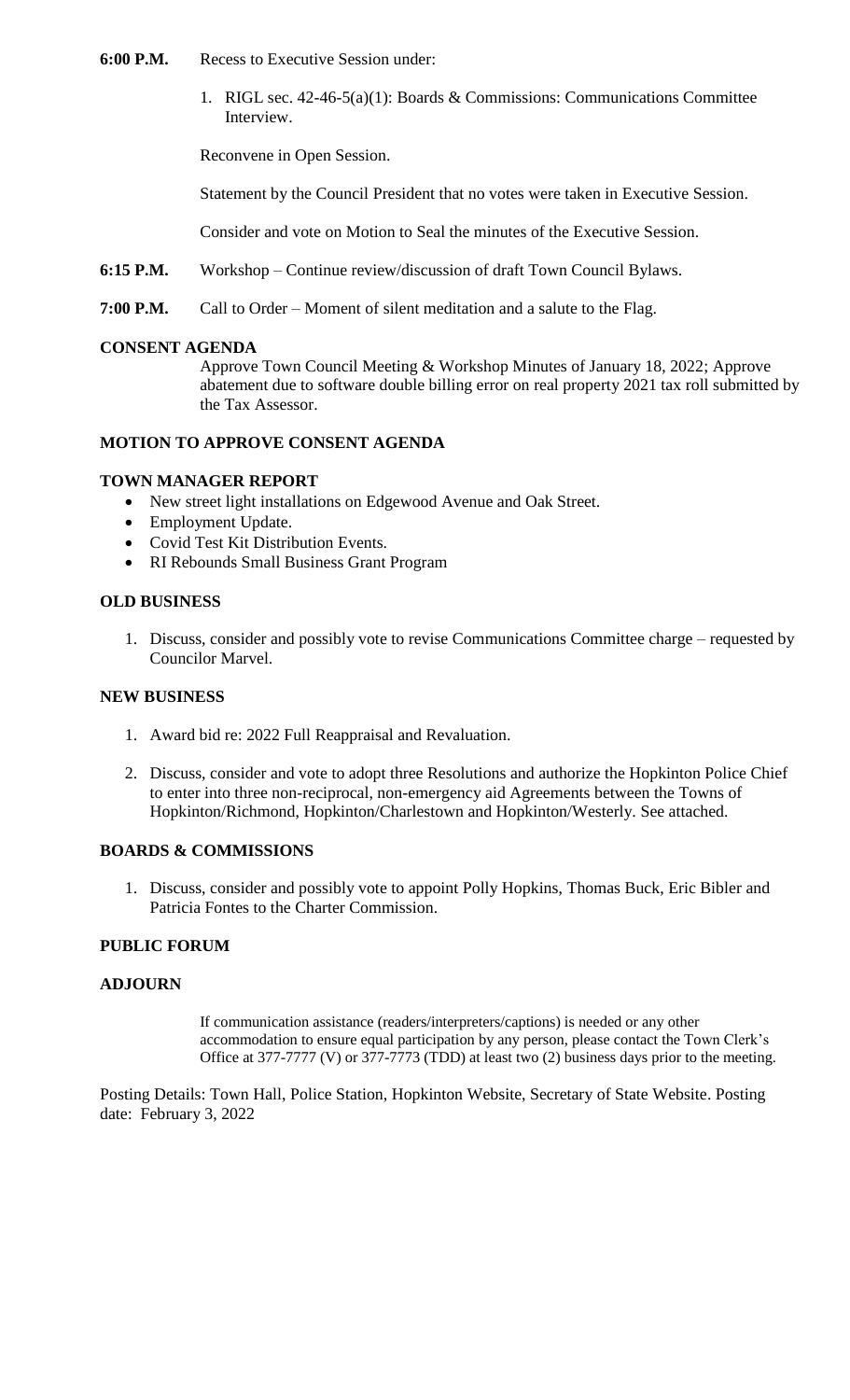#### **Town of Hopkinton State of Rhode Island**

# **RESOLUTION OF THE TOWN COUNCIL RELATIVE TO LAW ENFORCEMENT MUTUAL AID AGREEMENTS**

Resolved, that

WHEREAS, the Rhode Island General Assembly has enacted R.I.G.L. 45-42-2, which allows the chiefs of local police departments to enter into reciprocal non-emergency aid agreements with other local police departments which share jurisdictional lines; and

WHEREAS, any such agreement entered into by a local police department must be approved by the town council by resolution in order to be effective; and

WHEREAS, the borders of the Town of Hopkinton with neighboring towns and cities are irregular and disjointed, and in some criminal and traffic cases, charges have been dismissed due to jurisdictional issues; and

WHEREAS, the establishment of mutual aid agreements with neighboring police departments will result in improved services to the community, clear guidelines of jurisdictional authority and a better relationship with our neighboring police departments; and

WHEREAS, mutual aid agreements have been developed for the Towns of **Hopkinton and Richmond** and are ready for review by the Town Council; and

WHEREAS, this is a matter of importance to the health, safety and welfare of the citizens of Hopkinton.

NOW THEREFORE, BE IT RESOLVED, the Town Council hereby approves the mutual aid agreement between the **Hopkinton Police Department** and the **Richmond Police Department**, in the form attached hereto.

The Town Clerk of the Town of Hopkinton is directed to forward a copy of this Resolution to the Chief of the Hopkinton Police Department and the members of the Town Council of the Town of Hopkinton, to the Chief of the Richmond Police Department and to the Town Council of the Town of Richmond and to the Superintendent of the Rhode Island State Police.

The Resolution shall take effect upon passage.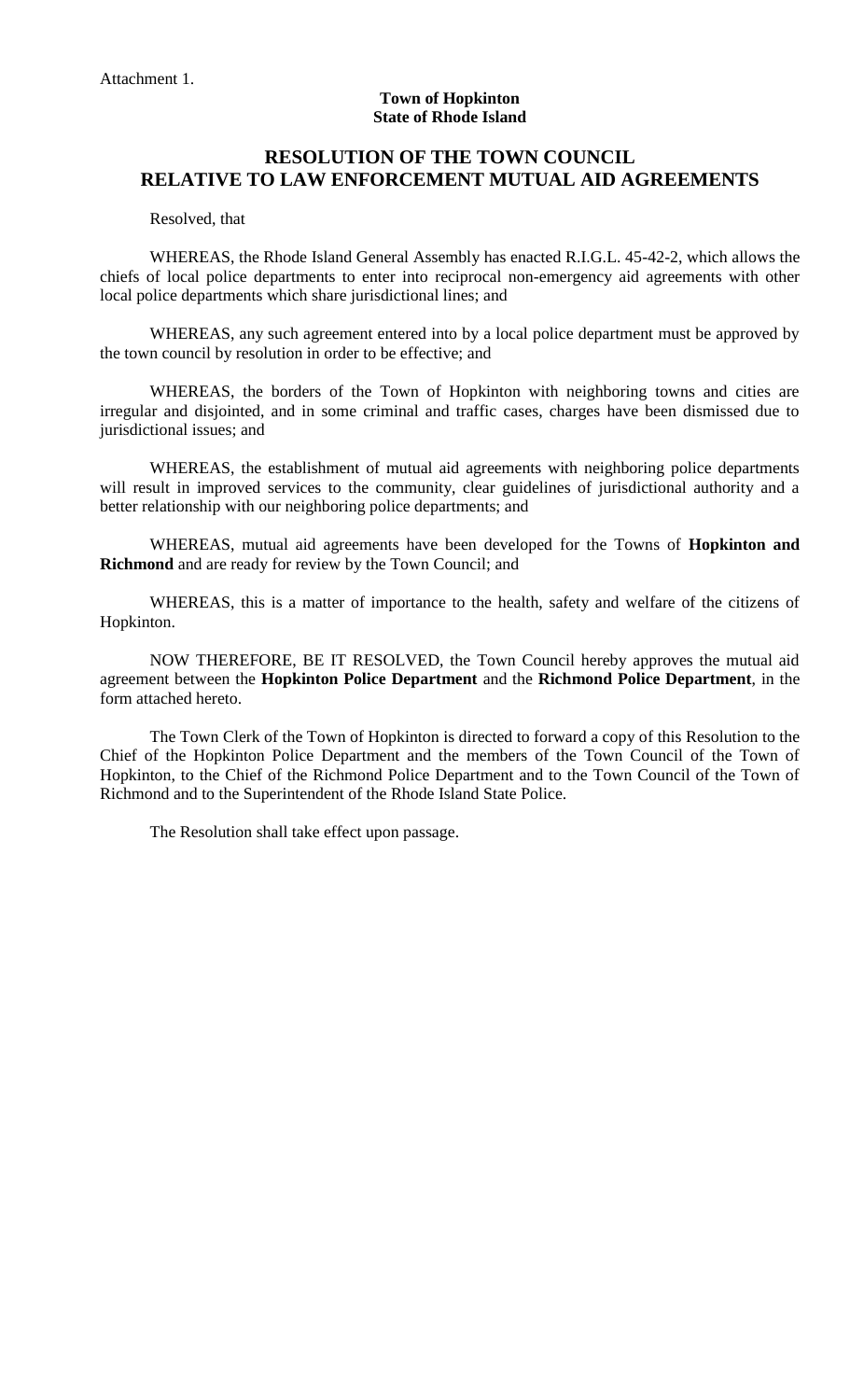## **Town of Hopkinton State of Rhode Island**

# **RESOLUTION OF THE TOWN COUNCIL RELATIVE TO LAW ENFORCEMENT MUTUAL AID AGREEMENTS**

Resolved, that

WHEREAS, the Rhode Island General Assembly has enacted R.I.G.L. 45-42-2, which allows the chiefs of local police departments to enter into reciprocal non-emergency aid agreements with other local police departments which share jurisdictional lines; and

WHEREAS, any such agreement entered into by a local police department must be approved by the town council by resolution in order to be effective; and

WHEREAS, the borders of the Town of Hopkinton with neighboring towns and cities are irregular and disjointed, and in some criminal and traffic cases, charges have been dismissed due to jurisdictional issues; and

WHEREAS, the establishment of mutual aid agreements with neighboring police departments will result in improved services to the community, clear guidelines of jurisdictional authority and a better relationship with our neighboring police departments; and

WHEREAS, mutual aid agreements have been developed for the Towns of **Hopkinton and Charlestown** and are ready for review by the Town Council; and

WHEREAS, this is a matter of importance to the health, safety and welfare of the citizens of Hopkinton.

NOW THEREFORE, BE IT RESOLVED, the Town Council hereby approves the mutual aid agreement between the **Hopkinton Police Department** and the **Charlestown Police Department**, in the form attached hereto.

The Town Clerk of the Town of Hopkinton is directed to forward a copy of this Resolution to the Chief of the Hopkinton Police Department and the members of the Town Council of the Town of Hopkinton, to the Chief of the Charlestown Police Department and to the Town Council of the Town of Charlestown and to the Superintendent of the Rhode Island State Police.

The Resolution shall take effect upon passage.